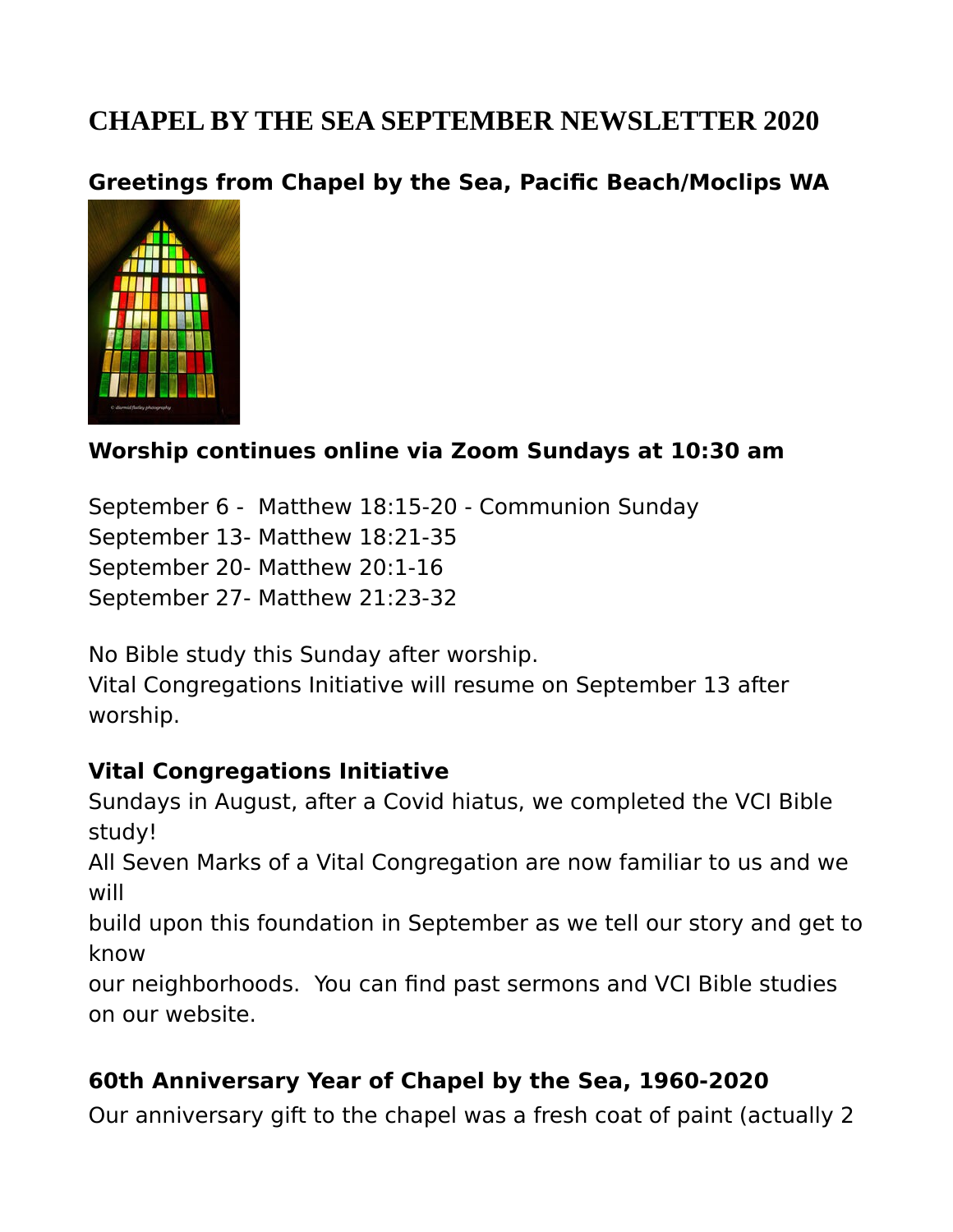- 5 coats in places). First the professionals painted the A-frame chapel building then the volunteer work party painted the rest! A hundred million thanks to all those who helped! To God be the Glory.





**New Members join via Zoom - a first for Chapel by the Sea!** Dianne and Wally Burton, and Victoria Cook made history on August 30 when they were welcomed into the chapel community of believers as new members! You are an answer to prayer and we look forward to the ways you will share your many spiritual gifts with our beloved community.

"We are called to lead by Jesus Christ's example, to identify spiritual gifts, and to equip and support Christians of all ages for faithful and effective servant leadership in all parts of the body of Christ." (Presbyterians… As We BELIEVE, so We DO).

**Long-time Members** - Ed and Margaret Tegenfeldt have moved away from the area but will remain close in Spirit and join us for worship. Ed is currently our Treasurer and will continue to keep his meticulous records for a while yet. Margaret is currently a ruling elder and advocate for peace and social justice.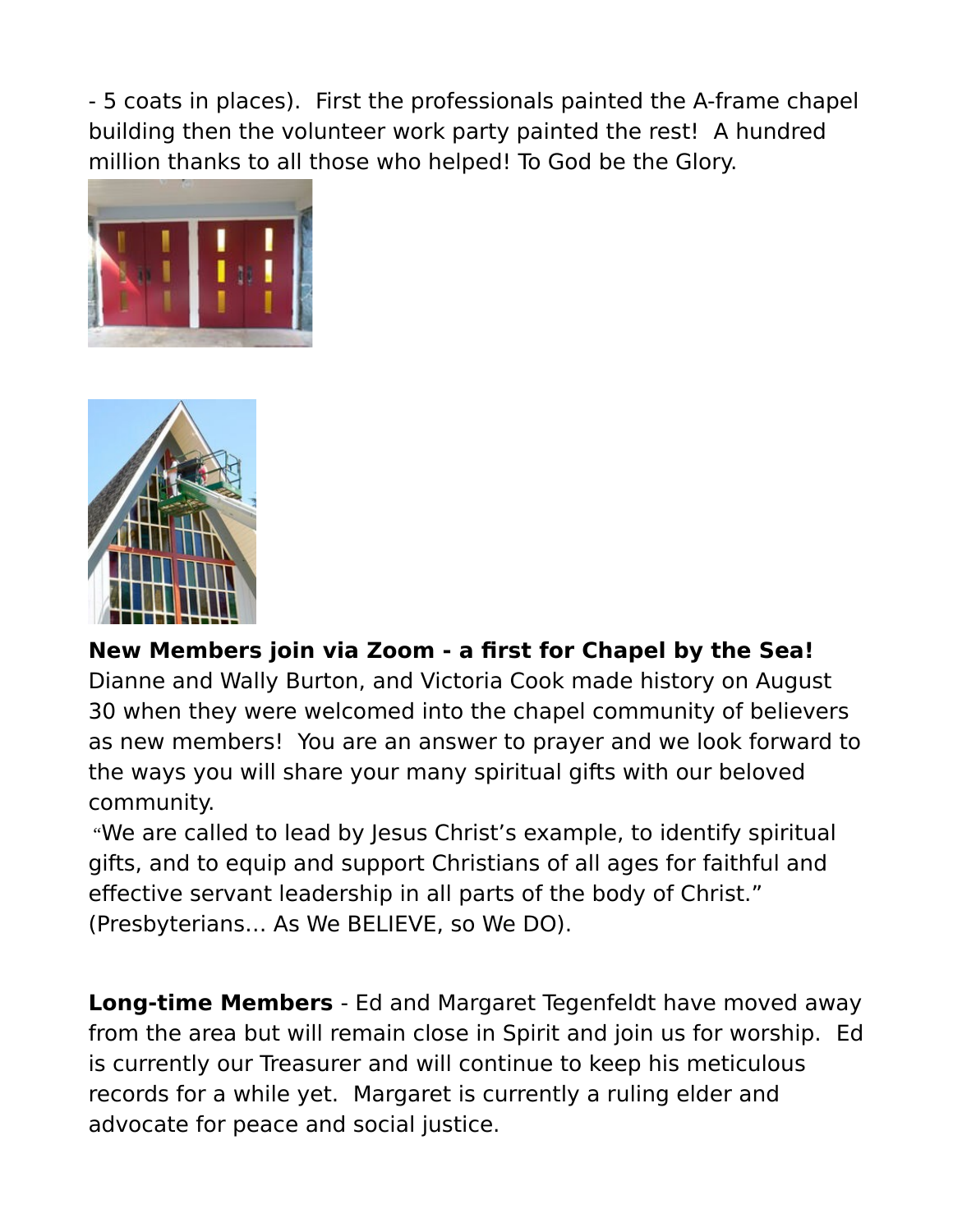Both will retain membership at Chapel by the Sea. We celebrated their ministry among us on August 16.

## **Session Highlights**

- o Continue Zoom worship on Sundays at 10:30 am for now
- o Exterior painting of the chapel almost complete
- o Hunger Action Team delivering Covid Safety Kits- August & September

**Congregational Meeting** was held via Zoom on August 30 to extend the pastor's designated time for 18 months. As Designated Pastor for Revitalization the first two years have been promising. In discerning our way forward God provided and placed the Vital Congregations Initiative in our path. Joining this initiative has given session leaders scope and sequence. We are halfway through the recommended tasks and studies. I am deeply committed to help you reach an outcome. God bless to us this new season of ministry together as we are revitalized through Christ in the Holy Spirit from the inside out!

## **Financial Highlights**

Thank you for your prayer support, notes of encouragement and financial contributions. We have received many letters, cards, and expressions of support. "The chapel touches us each time we visit and it is a mission worth our efforts and support" says one of our friends. Until we meet again... God bless you.

Presbytery Grant - the two year grant which helped fund the pastor's medical and pension contribution ended in August. Thanks to Olympia Presbytery for making the past two years possible. Chapel by the Sea is not yet self-sustainable based on current tithes and offerings. We are hopeful and stepping out in faith that God will give the increase. Bless you for every widow's mite, benevolence and capital fund donation that unites us in Christ's ministry in this place. We are grateful.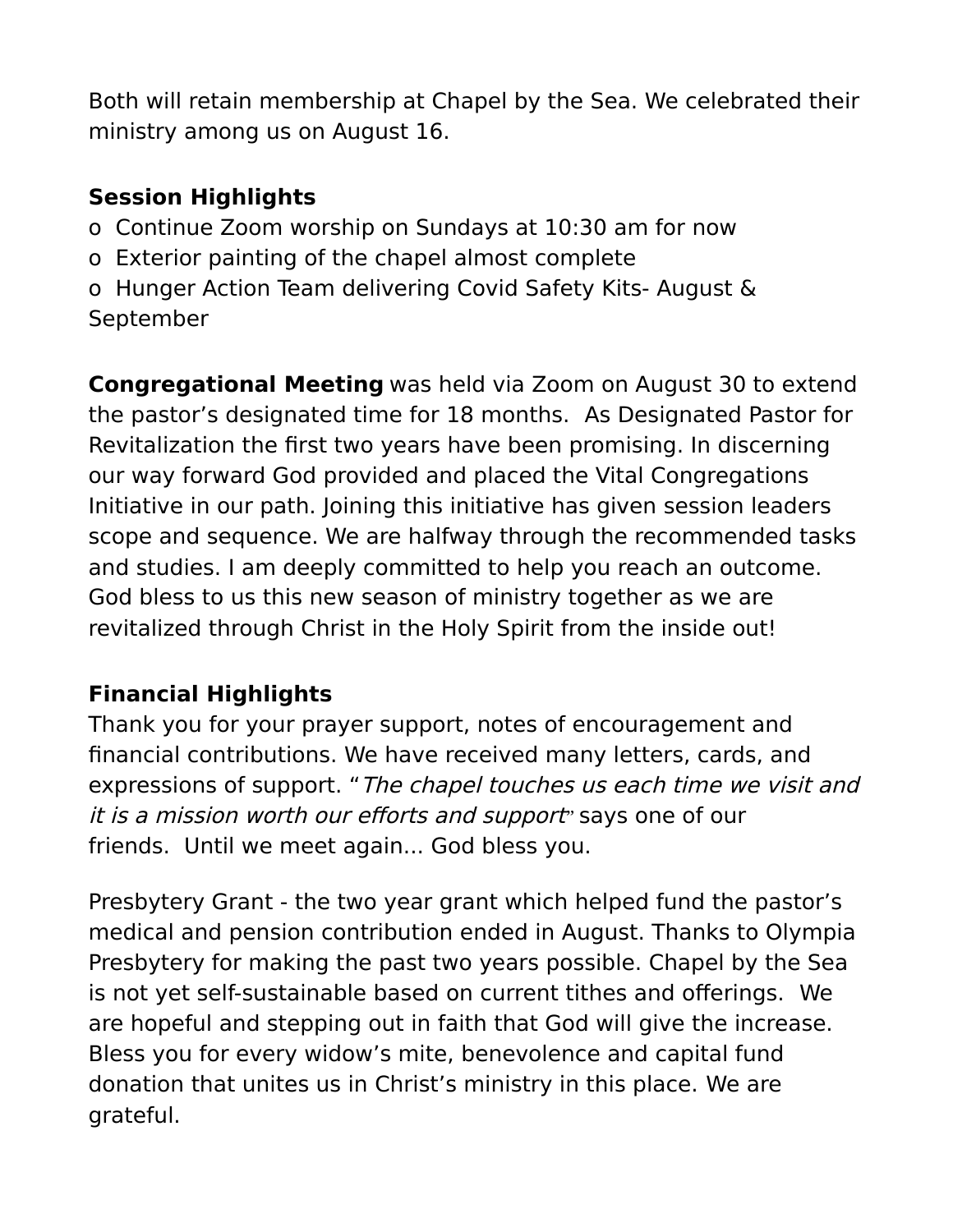Online giving is a convenient option by going to our website [www.chapelbytheseawa.org](http://www.chapelbytheseawa.org/) and click the GIVING button Thank you for your generosity:

preserve heritage. serve God. love at all times

#### **Community Outreach**

Spiritual guidance available by appointment: Call the pastor at 360.276.8143 Benevolence Fund for those in emergency need Hunger Action Team- Contact Cindy Stearns at the Chapel's FB page.

**Noonday Prayer Time in the Chapel** - continues most days - let me know how we may pray for you. Here is our current prayer list:

#### **Chapel by the Sea Prayer List September 2020**

… *pray without ceasing… 1 Thess. 5:17*

**Joys:** New members: Dianne, Wally, Victoria

New life: Noah great grandson for Tegenfeldts.

Concerns: Noah's mother in hospital for blood clot

Deliverance from this time of Covid-19,

for those infected, their families,those who care for them.

Protect all our front line workers.

Inspire those working on vaccines.

The Butler family (Lydia now 7 on hospice),

Ron, Kristella, Doug & Betty, Pam, Angelina.

Cindy Stearns undergoing tests.

\* Bobbi Ray diagnosed with MS

\* Kristy Preheim-continues cancer treatment

- \* Lee Marriott healing from heart surgery
- \* Joann DeGrasse health issues
- \* Adkins, Jim and Penny (Jim continues chemo)
- \* Jeff, son-in-law of Phyllis Shaughnessy
- \* John Olson recovering from heel surgery
- \* Suzanne discerning future treatment options
- \* Suzanne's grandson Seth (Marine)
- \* Terry Broten (Marine) in Iraq